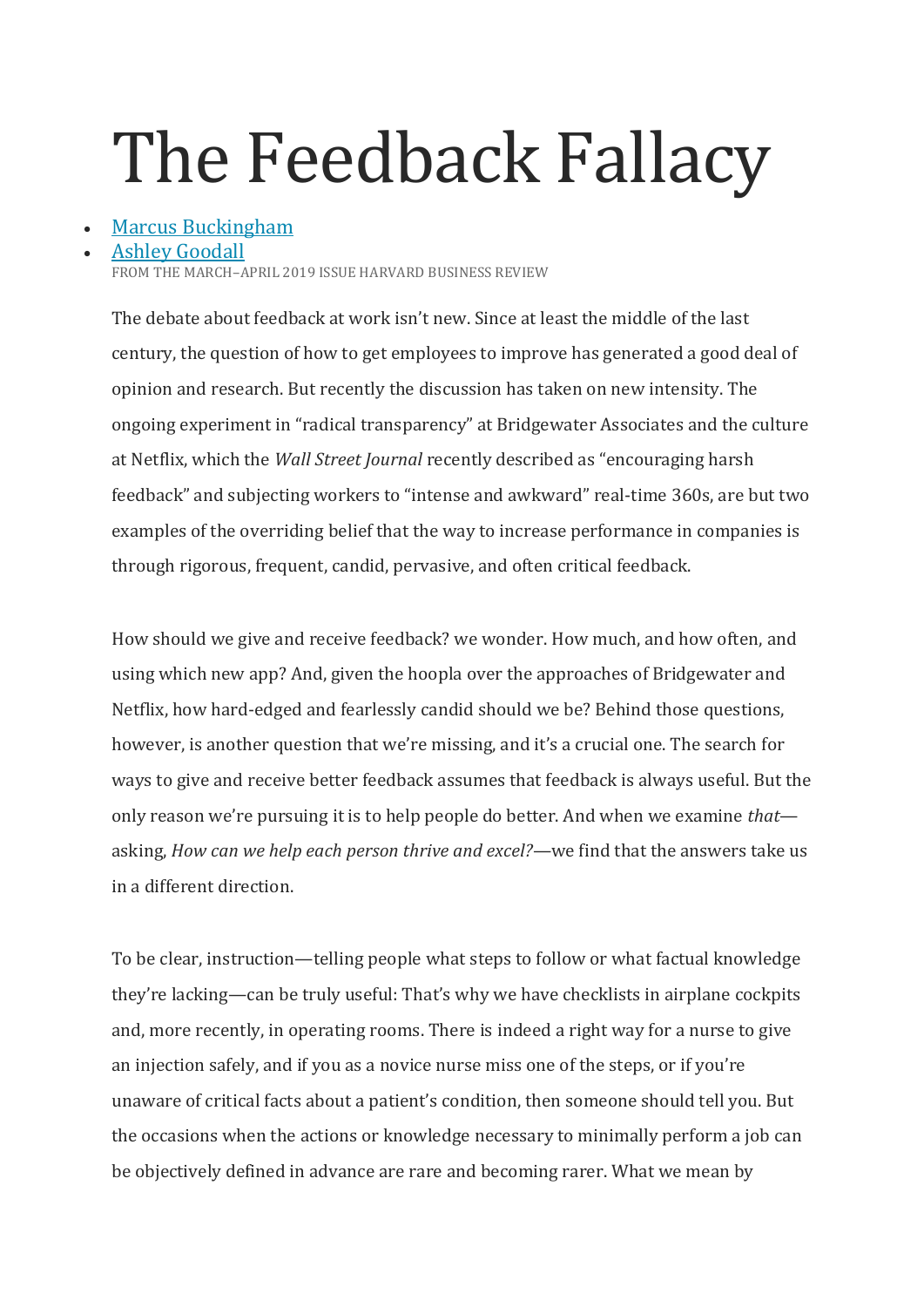"feedback" is very different. Feedback is about telling people what we think of their performance and how they should do it better—whether they're giving an effective presentation, leading a team, or creating a strategy. And on that, the research is clear: Telling people what we think of their performance doesn't help them thrive and excel, and telling people how we think they should improve actually *hinders* learning.

Underpinning the current conviction that feedback is an unalloyed good are three theories that we in the business world commonly accept as truths. The first is that other people are more aware than you are of your weaknesses, and that the best way to help you, therefore, is for them to show you what you cannot see for yourself. We can call this our *theory of the source of truth.* You do not realize that your suit is shabby, that your presentation is boring, or that your voice is grating, so it is up to your colleagues to tell you as plainly as possible "where you stand." If they didn't, you would never know, and this would be bad.

The second belief is that the process of learning is like filling up an empty vessel: You lack certain abilities you need to acquire, so your colleagues should teach them to you. We can call this our *theory of learning.* If you're in sales, how can you possibly close deals if you don't learn the competency of "mirroring and matching" the prospect? If you're a teacher, how can you improve if you don't learn and practice the steps in the latest team-teaching technique or "flipped classroom" format? The thought is that you can't—and that you need feedback to develop the skills you're missing.

And the third belief is that great performance is universal, analyzable, and describable, and that once defined, it can be transferred from one person to another, regardless of who each individual is. Hence you can, with feedback about what excellence looks like, understand where you fall short of this ideal and then strive to remedy your shortcomings. We can call this our *theory of excellence.* If you're a manager, your boss might show you the company's supervisor-behaviors model, hold you up against it, and tell you what you need to do to more closely hew to it. If you aspire to lead, your firm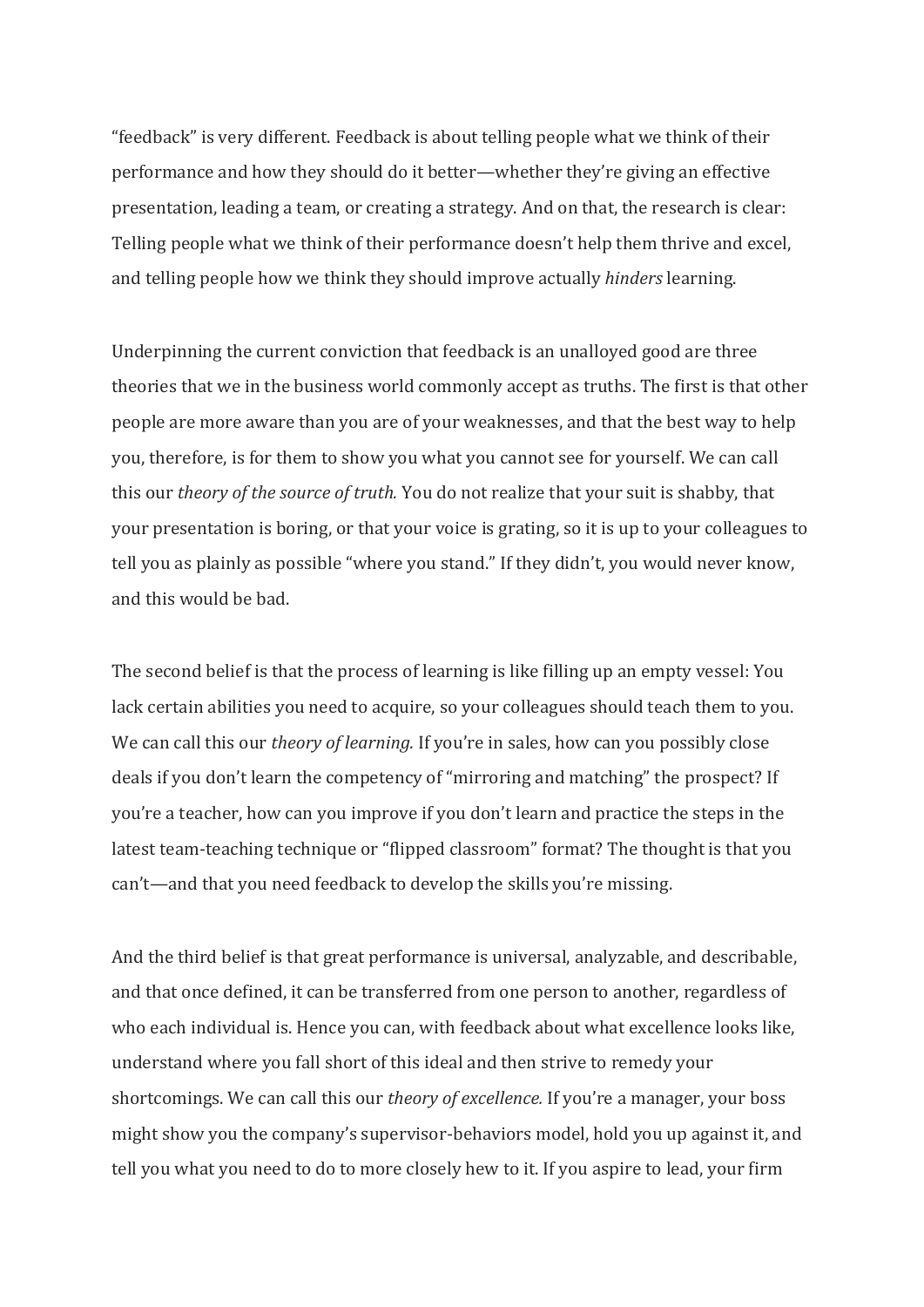might use a 360-degree feedback tool to measure you against its predefined leadership competencies and then suggest various courses or experiences that will enable you to acquire the competencies that your results indicate you lack.

What these three theories have in common is self-centeredness: They take our own expertise and what we are sure is our colleagues' inexpertise as givens; they assume that my way is necessarily your way. But as it turns out, in extrapolating from what creates our own performance to what might create performance in others, we overreach.

Research reveals that none of these theories is true. The more we depend on them, and the more technology we base on them, the *less* learning and productivity we will get from others. To understand why and to see the path to a more effective way of improving performance, let's look more closely at each theory in turn.

# **The Source of Truth**

The first problem with feedback is that humans are unreliable raters of other humans. Over the past 40 years psychometricians have shown in study after study that people don't have the objectivity to hold in their heads a stable definition of an abstract quality, such as *business acumen* or *assertiveness,* and then accurately evaluate someone else on it. Our evaluations are deeply colored by our own understanding of what we're rating others on, our own sense of what good looks like for a particular competency, our harshness or leniency as raters, and our own inherent and unconscious biases. This phenomenon is called the *idiosyncratic rater effect,* and it's large (more than half of your rating of someone else reflects your characteristics, not hers) and resilient (no training can lessen it). In other words, the research shows that feedback is more distortion than truth.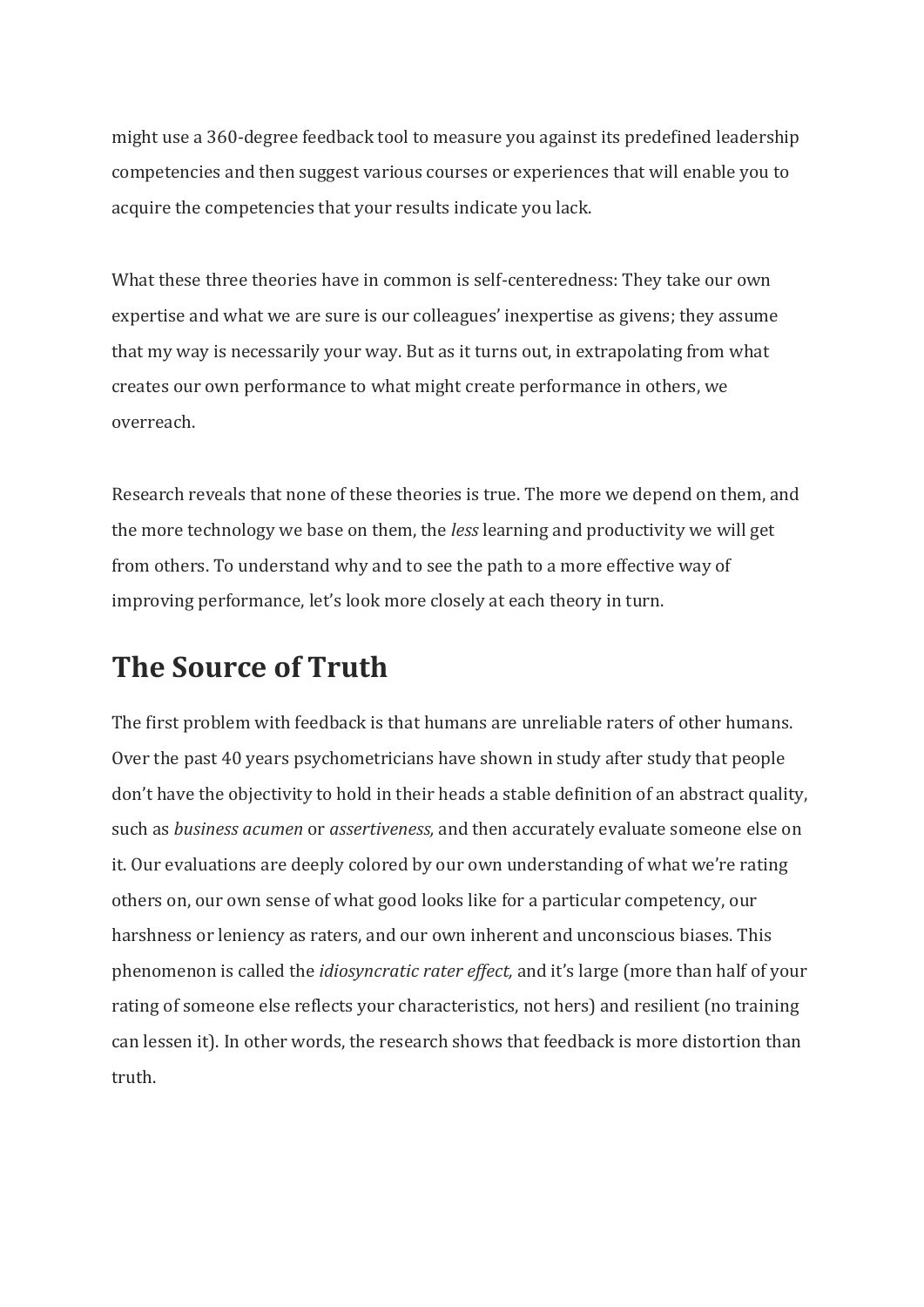This is why, despite all the training available on how to *receive* feedback, it's such hard work: Recipients have to struggle through this forest of distortion in search of something that they recognize as themselves.

And because your feedback to others is always more you than them, it leads to systematic error, which is magnified when ratings are considered in aggregate. There are only two sorts of measurement error in the world: *random* error, which you can reduce by averaging many readings; and *systematic* error, which you can't. Unfortunately, we all seem to have left math class remembering the former and not the latter. We've built all our performance and leadership feedback tools as though assessment errors are random, and they're not. They're systematic.

Consider color blindness. If we ask a color-blind person to rate the redness of a particular rose, we won't trust his feedback—we know that he is incapable of seeing, let alone "rating," red. His error isn't random; it's predictable and explainable, and it stems from a flaw in his measurement system; hence, it's systematic. If we then decide to ask seven more color-blind people to rate the redness of our rose, their errors will be equally systematic, and averaging their ratings won't get us any closer to determining the actual redness of the rose. In fact, it's worse than this. Adding up all the inaccurate redness ratings—"gray," "pretty gray," "whitish gray," "muddy brown," and so on—and averaging them leads us *further away* both from learning anything reliable about the individuals' personal experiences of the rose and from the actual truth of how red our rose really is.

What the research has revealed is that we're all color-blind when it comes to abstract attributes, such as *strategic thinking, potential,* and *political savvy.* Our inability to rate others on them is predictable and explainable—it is systematic. We cannot remove the error by adding more data inputs and averaging them out, and doing that actually makes the error bigger.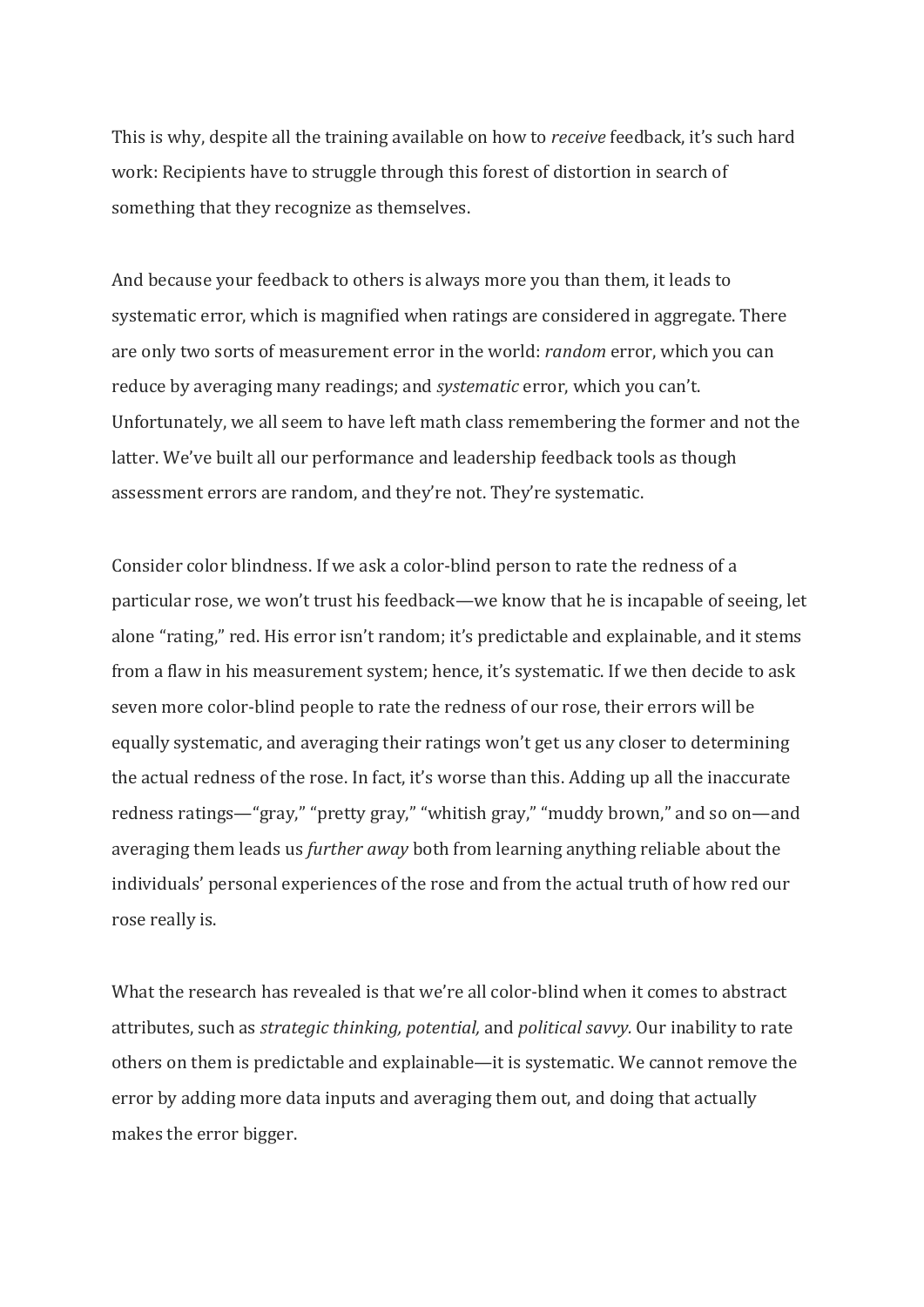Worse still, although science has long since proven that we are color-blind, in the business world we assume we're clear-eyed. Deep down we don't think we make very many errors at all. We think we're reliable raters of others. We think we're a source of truth. We aren't. We're a source of error.

When a feedback instrument surveys eight colleagues about your business acumen, your score of 3.79 is far greater a distortion than if it simply surveyed one person about you—the 3.79 number is *all* noise, no signal. Given that (a) we're starting to see more of this sort of data-based feedback, (b) this data on you will likely be kept by your company for a very long time, and (c) it will be used to pay, promote, train, and deploy or fire you, you should be worried about just how fundamentally flawed it really is.

The only realm in which humans are an unimpeachable source of truth is that of their own feelings and experiences. Doctors have long known this. When they check up on you post-op, they'll ask, "On a scale of one to 10, with 10 being high, how would you rate your pain?" And if you say, "Five," the doctor may then prescribe all manner of treatments, but what she's unlikely to do is challenge you on your "five." It doesn't make sense, no matter how many operations she has done, to tell you your "five" is wrong, and that, actually, this morning your pain is a "three." It doesn't make sense to try to parse what you mean by "five," and whether any cultural differences might indicate that your "five" is not, in fact, a real "five." It doesn't make sense to hold calibration sessions with other doctors to ensure that your "five" is the same as the other "fives" in the rooms down the hall. Instead, she can be confident that you are the best judge of your pain and that all she can know for sure is that you will be feeling better when you rate your pain lower. Your rating is yours, not hers.

Just as your doctor doesn't know the truth of your pain, we don't know the truth about our colleagues, at least not in any objective way. You may read that workers today especially Millennials—want to know where they stand. You may occasionally have team members ask you to tell them where they stand, objectively. You may feel that it's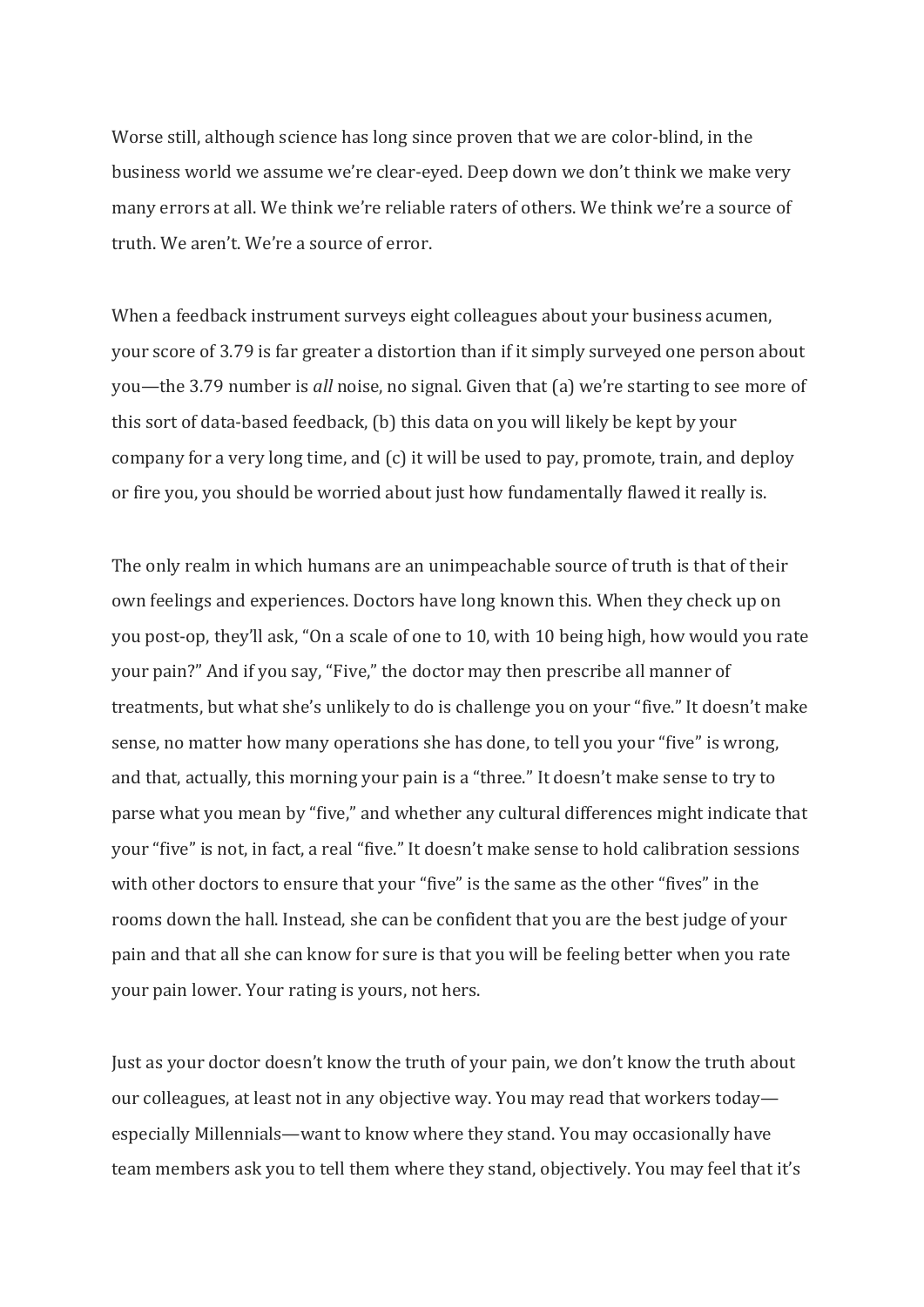your duty to try to answer these questions. But you can't—none of us can. All we can do—and it's not nothing—is share our own feelings and experiences, our own reactions. Thus we can tell someone whether his voice grates *on us;* whether he's persuasive *to us;* whether his presentation is boring *to us.* We may not be able to tell him where he stands, but we can tell him where he stands *with us.* Those are our truths, not his. This is a humbler claim, but at least it's accurate.

### **How We Learn**

Another of our collective theories is that feedback contains useful information, and that this information is the magic ingredient that will accelerate someone's learning. Again, the research points in the opposite direction. Learning is less a function of adding something that isn't there than it is of recognizing, reinforcing, and refining what already is. There are two reasons for this.

The first is that, neurologically, we grow more in our areas of greater ability (our strengths are our development areas). The brain continues to develop throughout life, but each person's does so differently. Because of your genetic inheritance and the oddities of your early childhood environment, your brain's wiring is utterly unique. Some parts of it have tight thickets of synaptic connections, while others are far less dense, and these patterns are different from one person to the next. According to brain science, people grow far more neurons and synaptic connections where they already have the most neurons and synaptic connections. In other words, each brain grows most where it's already strongest. As Joseph LeDoux, a professor of neuroscience at New York University, memorably described it, "Added connections are therefore more like new buds on a branch rather than new branches." Through this lens, learning looks a lot like building, little by little, on the unique patterns already there within you. Which in turn means learning has to start by finding and understanding those patterns—your patterns, not someone else's.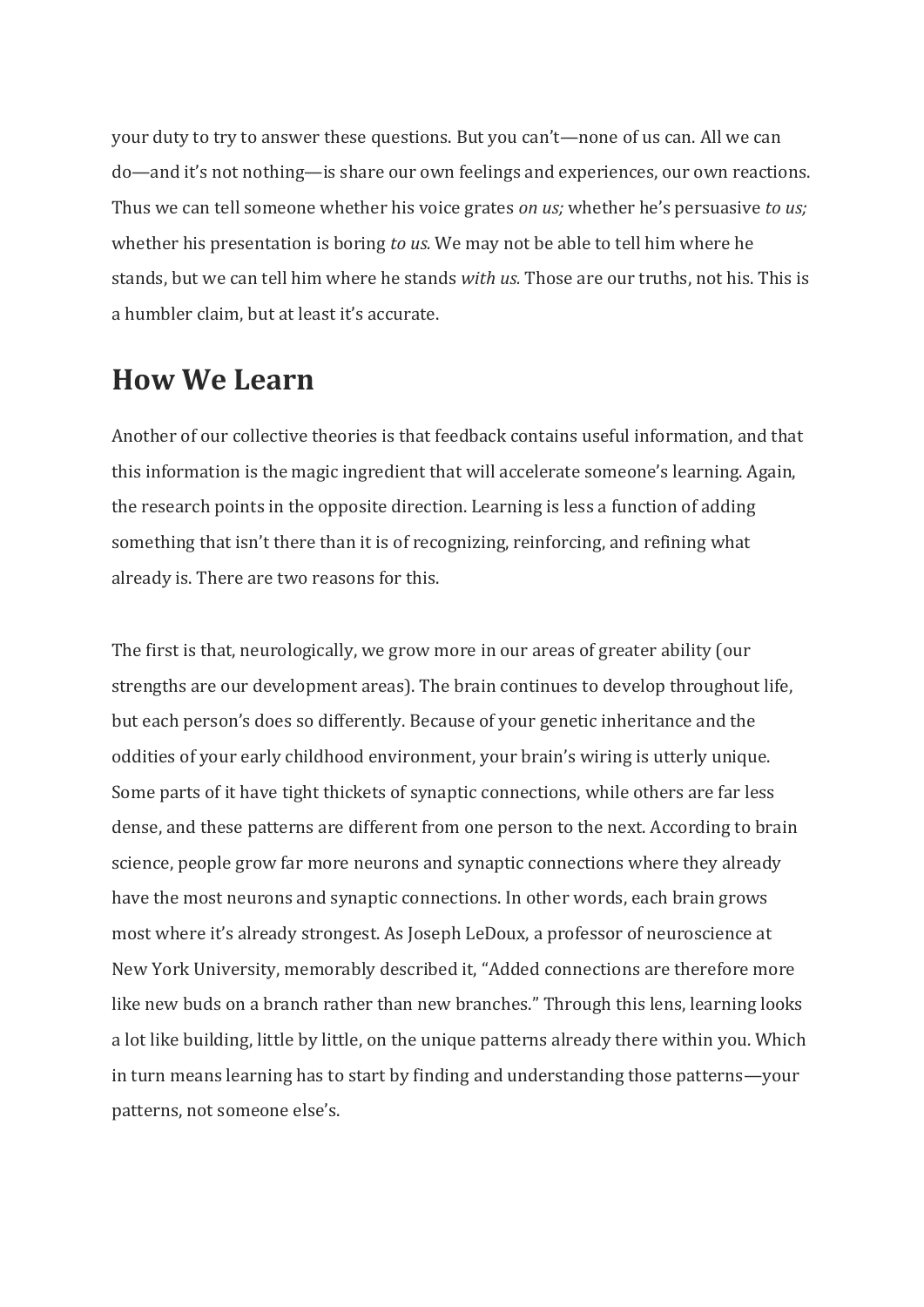Second, getting attention to our strengths from others catalyzes learning, whereas attention to our weaknesses smothers it. Neurological science also shows what happens to us when other people focus on what's working within us instead of remediating what isn't. In one experiment scientists split students into two groups. To one group they gave positive coaching, asking the students about their dreams and how they'd go about achieving them. The scientists probed the other group about homework and what the students thought they were doing wrong and needed to fix. While those conversations were happening, the scientists hooked each student up to a functional magnetic resonance imaging machine to see which parts of the brain were most activated in response to these different sorts of attention.

In the brains of the students asked about what they needed to correct, the sympathetic nervous system lit up. This is the "fight or flight" system, which mutes the other parts of the brain and allows us to focus only on the information most necessary to survive. Your brain responds to critical feedback as a threat and narrows its activity. The strong negative emotion produced by criticism "inhibits access to existing neural circuits and invokes cognitive, emotional, and perceptual impairment," psychology and business professor Richard Boyatzis said in summarizing the researchers' findings.

Focusing people on their shortcomings or gaps doesn't enable learning. It impairs it.

In the students who focused on their dreams and how they might achieve them, the sympathetic nervous system was not activated. What lit up instead was the parasympathetic nervous system, sometimes referred to as the "rest and digest" system. To quote Boyatzis again: "The parasympathetic nervous system…stimulates adult neurogenesis (i.e., growth of new neurons)…, a sense of well-being, better immune system functioning, and cognitive, emotional, and perceptual openness."

What findings such as these show us is, first, that learning happens when we see how we might do something better by adding some new nuance or expansion to our own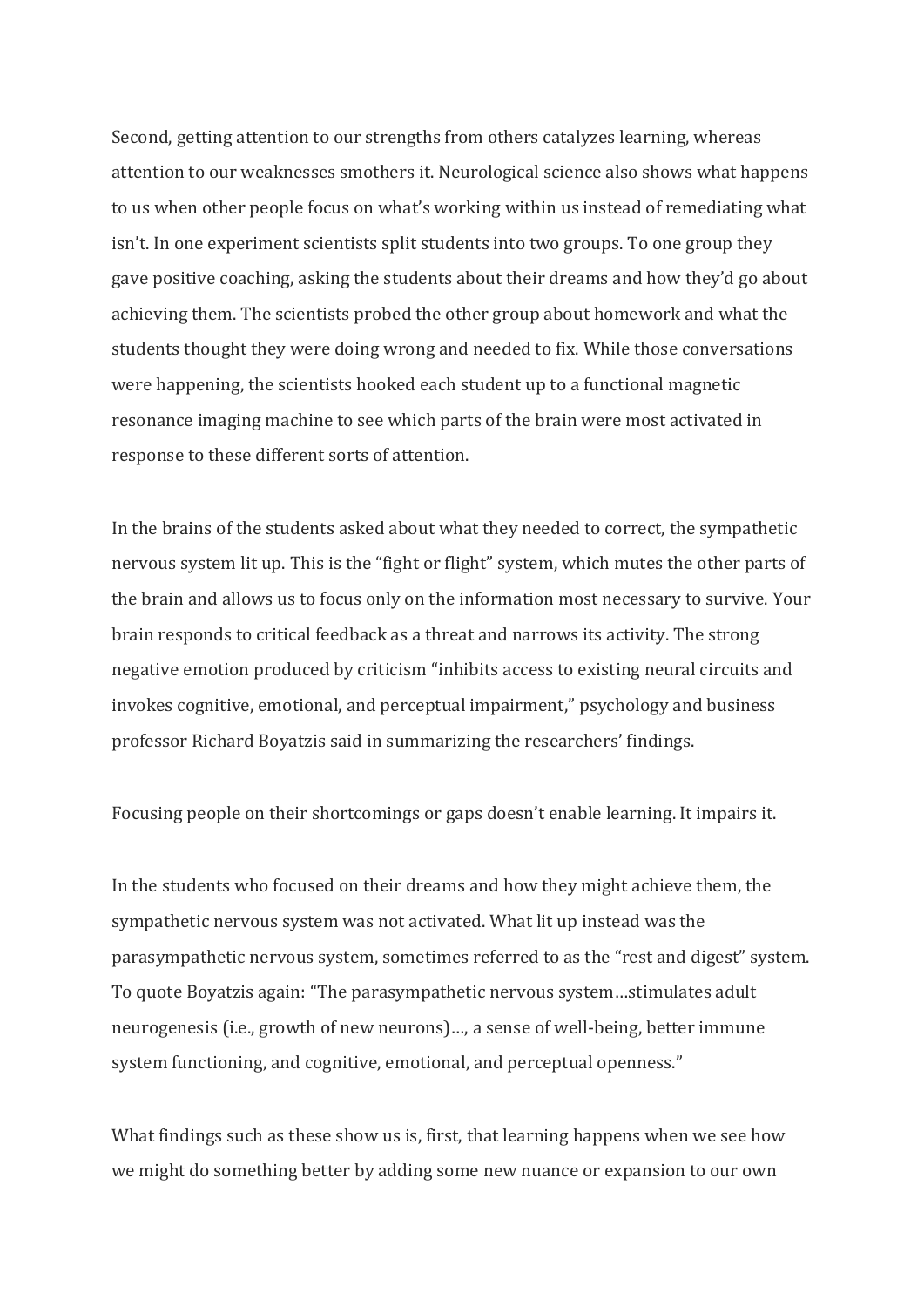understanding. Learning rests on our grasp of what we're doing well, not on what we're doing poorly, and certainly not on someone else's sense of what we're doing poorly. And second, that we learn most when someone else pays attention to what's working within us and asks us to cultivate it intelligently. We're often told that the key to learning is to get out of our comfort zones, but these findings contradict that particular chestnut: Take us very far out of our comfort zones, and our brains stop paying attention to anything other than surviving the experience. It's clear that we learn most in our comfort zones, because that's where our neural pathways are most concentrated. It's where we're most open to possibility, most creative, insightful, and productive. That's where feedback must meet us—in our moments of flow.

## **Excellence**

We spend the bulk of our working lives pursuing excellence in the belief that while defining it is easy, the really hard part is codifying how we and everyone else on our team should get there. We've got it backward: Excellence in any endeavor is almost impossible to define, and yet getting there, for each of us, is relatively easy.

Excellence is idiosyncratic. Take funniness—the ability to make others laugh. If you watch early Steve Martin clips, you might land on the idea that excellence at it means strumming a banjo, waggling your knees, and wailing, "I'm a wild and crazy guy!" But watch Jerry Seinfeld, and you might conclude that it means talking about nothing in a slightly annoyed, exasperated tone. And if you watch Sarah Silverman, you might think to yourself, no, it's being caustic, blunt, and rude in an incongruously affectless way. At this point you may begin to perceive the truth that "funny" is inherent to the person.

Watch an NBA game, and you may think to yourself, "Yes, most of them are tall and athletic, but boy, not only does each player have a different role on the team, but even the players in the same role on the same team seem to do it differently." Examine something as specific and as limited as the free throws awarded after fouls, and you'll learn that not only do the top two free-throw shooters in history have utterly different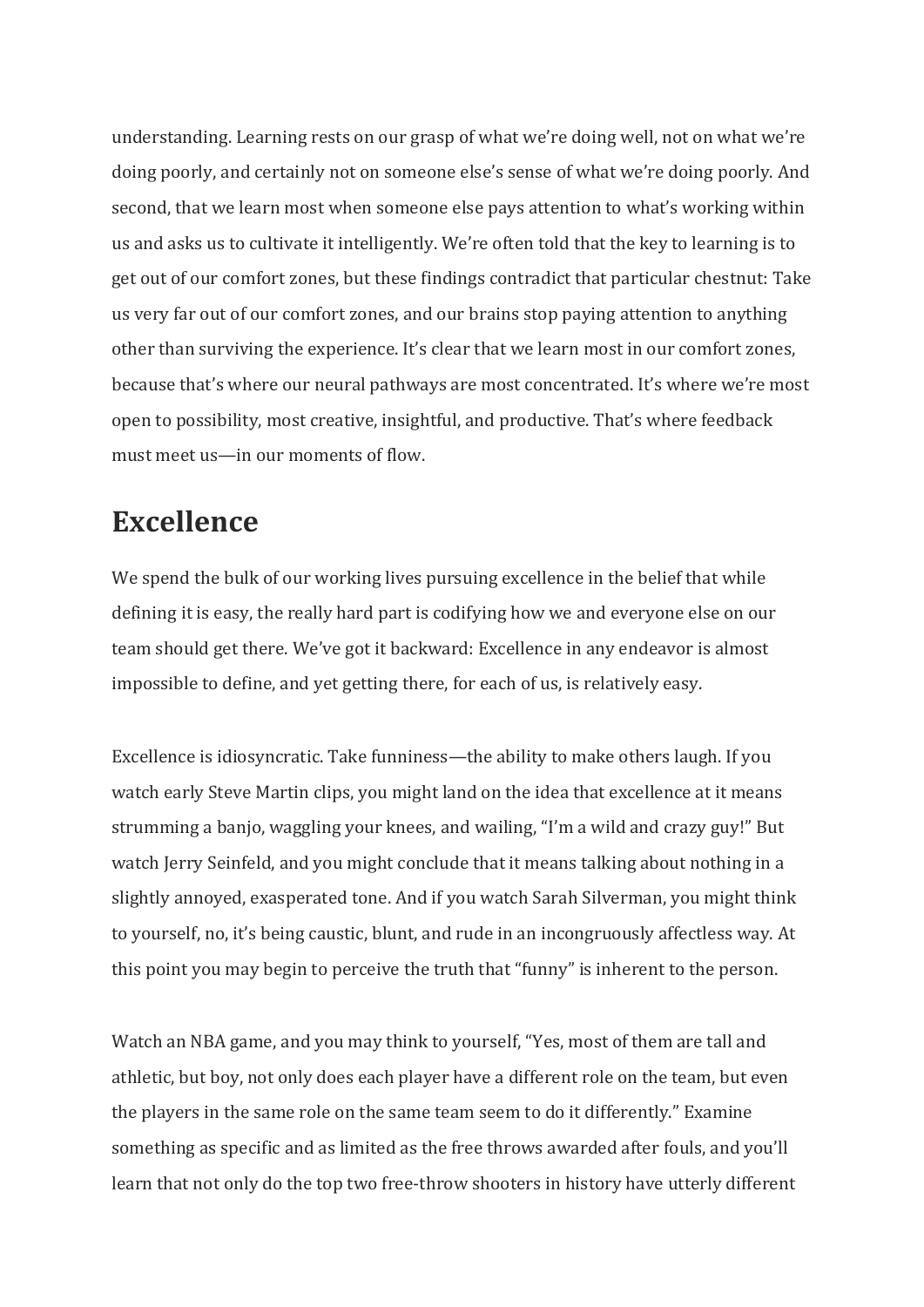styles, but one of them, Rick Barry—the best ever on the day he retired (look him up) didn't even throw overhand.

Excellence seems to be inextricably and wonderfully intertwined with whoever demonstrates it. Each person's version of it is uniquely shaped and is an expression of that person's individuality. Which means that, for each of us, excellence is easy, in that it is a natural, fluid, and intelligent expression of our best extremes. It can be cultivated, but it's unforced.

Excellence is also not the opposite of failure. But in virtually all aspects of human endeavor, people assume that it is and that if they study what leads to pathological functioning and do the reverse—or replace what they found missing—they can create optimal functioning. That assumption is flawed. Study disease and you will learn a lot about disease and precious little about health. Eradicating depression will get you no closer to joy. Divorce is mute on the topic of happy marriage. Exit interviews with employees who leave tell you nothing about why others stay. If you study failure, you'll learn a lot about failure but nothing about how to achieve excellence. Excellence has its own pattern.

And it's even more problematic than that. Excellence and failure often have a lot in common. So if you study ineffective leaders and observe that they have big egos, and then argue that good leaders should not have big egos, you will lead people astray. Why? Because when you do personality assessments with highly effective leaders, you discover that they have very strong egos as well. Telling someone that you must lose your ego to be a good leader is flawed advice. Likewise, if you study poor salespeople, discover that they take rejection personally, and then tell a budding salesperson to avoid doing the same, your advice will be misguided. Why? Because rigorous studies of the best salespeople reveal that they take rejection deeply personally, too.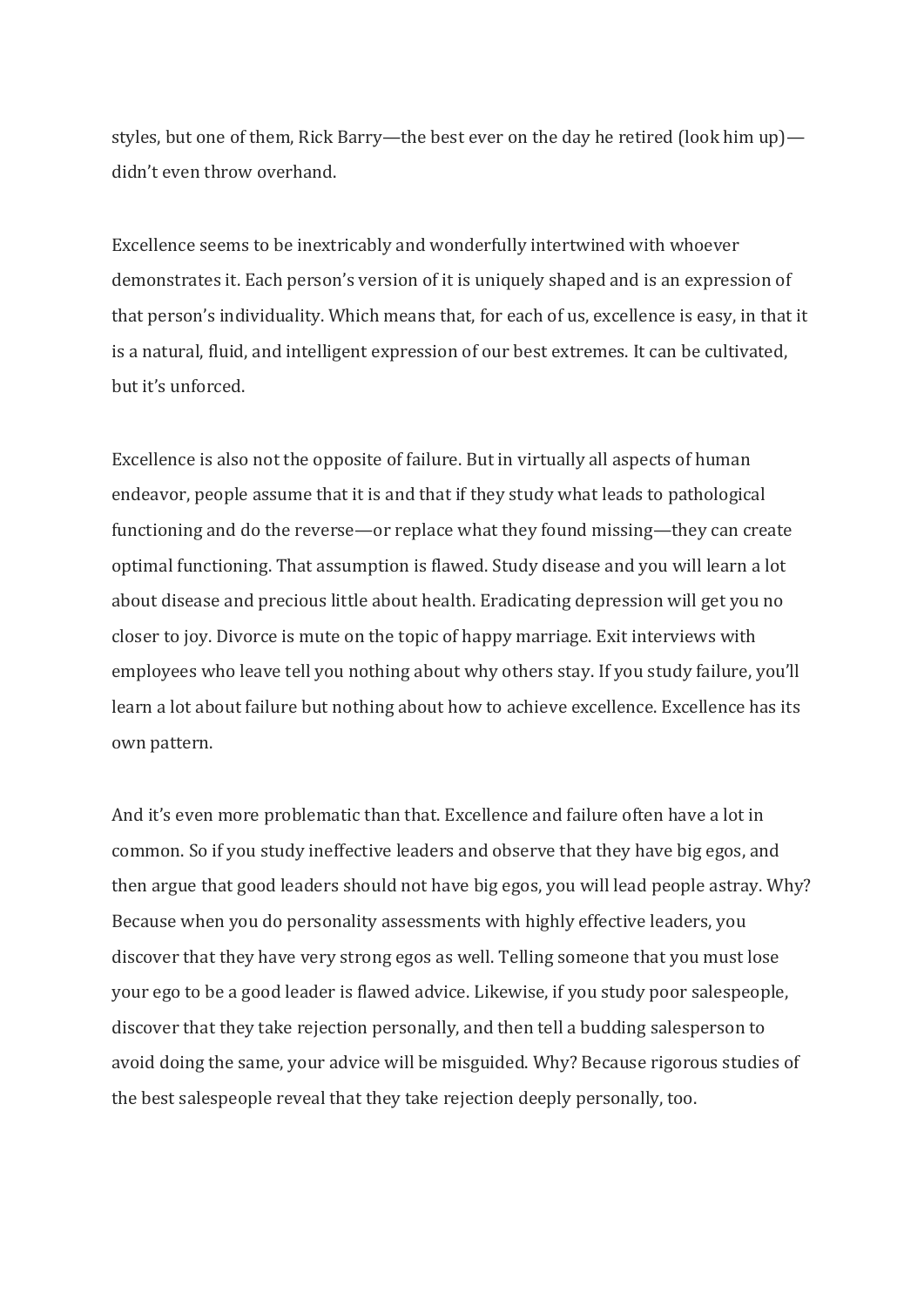As it happens, you find that effective leaders put their egos in the service of others, not themselves, and that effective salespeople take rejection personally because they are personally invested in the sale—but the point is that you will never find these things out by studying *ineffective* performance.

Since excellence is idiosyncratic and cannot be learned by studying failure, we can never help another person succeed by holding her performance up against a prefabricated model of excellence, giving her feedback on where she misses the model, and telling her to plug the gaps. That approach will only ever get her to adequate performance. Point out the grammatical flaws in an essay, ask the writer to fix the flaws, and while you may get an essay with good grammar, you won't get a piece of writing that transports the reader. Show a new teacher when her students lost interest and tell her what to do to fix this, and while you may now have a teacher whose students don't fall asleep in class, you won't have one whose students necessarily learn any more.

# **How to Help People Excel**

If we continue to spend our time identifying failure as we see it and giving people feedback about how to avoid it, we'll languish in the business of adequacy. To get into the excellence business we need some new techniques:

#### Look for outcomes.

Excellence is an outcome, so take note of when a prospect leans into a sales pitch, a project runs smoothly, or an angry customer suddenly calms down. Then turn to the team member who created the outcome and say, "That! Yes, that!" By doing this, you'll stop the flow of work for a moment and pull your colleague's attention back toward something she just did that really worked.

There's a story about how legendary Dallas Cowboys coach Tom Landry turned around his struggling team. While the other teams were reviewing missed tackles and dropped balls, Landry instead combed through footage of previous games and created for each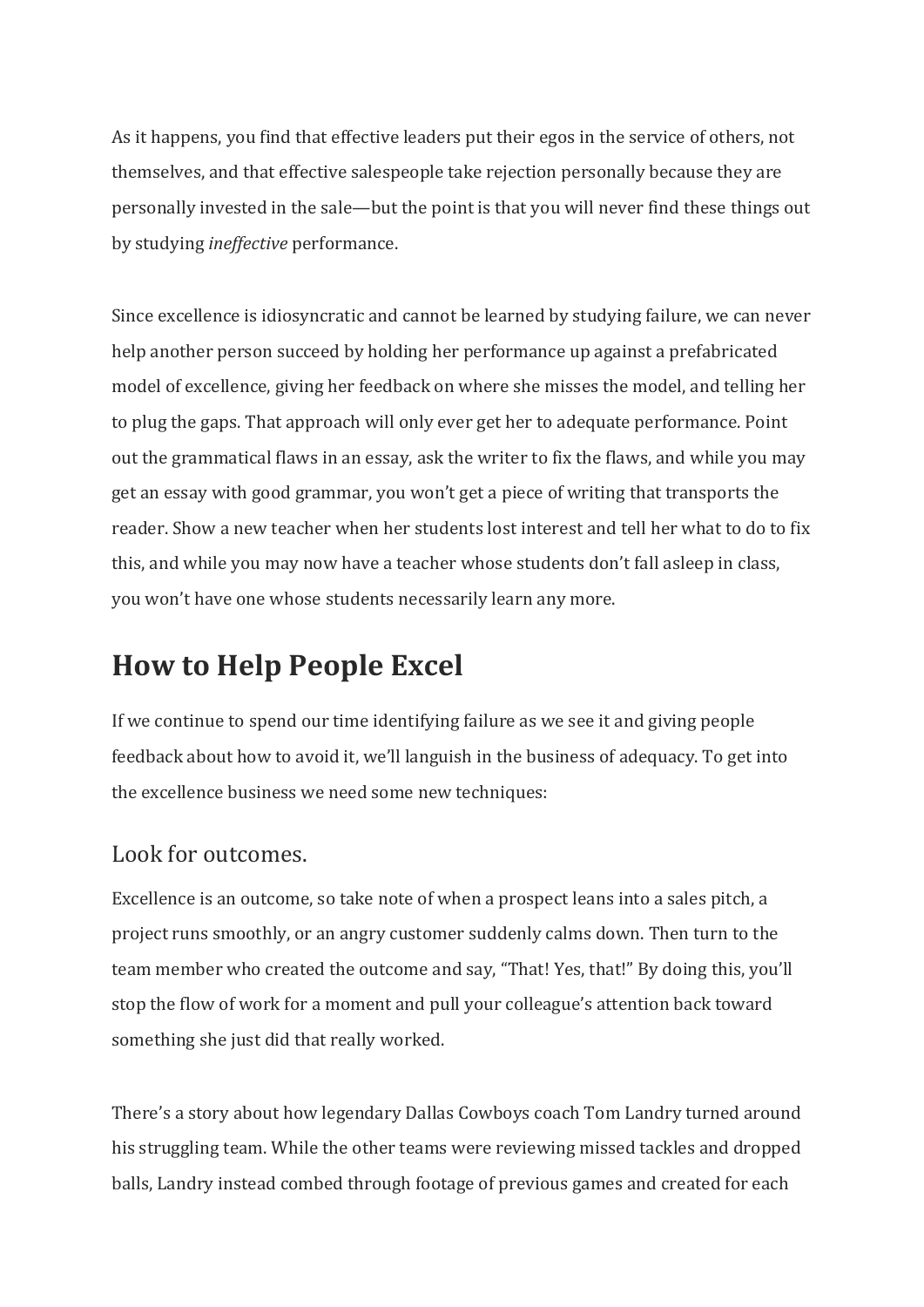player a highlight reel of when he had done something easily, naturally, and effectively. Landry reasoned that while the number of wrong ways to do something was infinite, the number of right ways, for any particular player, was not. It was knowable, and the best way to discover it was to look at plays where that person had done it excellently. From now on, he told each team member, "we only replay your winning plays."

Now on one level he was doing this to make his team members feel better about themselves because he knew the power of praise. But according to the story, Landry wasn't nearly as interested in praise as he was in learning. His instincts told him that each person would improve his performance most if he could see, in slow motion, what his own personal version of excellence looked like.

You can do the same. Whenever you see one of your people do something that worked for you, that rocked your world just a little, stop for a minute and highlight it. By helping your team member recognize what excellence looks like for her—by saying, "That! Yes, that!"—you're offering her the chance to gain an insight; you're highlighting a pattern that is already there within her so that she can recognize it, anchor it, re-create it, and refine it. That is learning.

#### Replay your instinctive reactions.

Unlike Landry, you're not going to be able to videotape your people. Instead, learn how to replay to them your own personal reactions. The key is not to tell someone how well she's performed or how good she is. While simple praise isn't a bad thing, you are by no means the authority on what objectively good performance is, and instinctively she knows this. Instead, describe what you experienced when her moment of excellence caught your attention. There's nothing more believable and more authoritative than sharing what you saw from her and how it made you feel. Use phrases such as "This is how that came across for me," or "This is what that made me think," or even just "Did you see what you did there?" Those are your reactions—they are your truth—and when you relay them in specific detail, you aren't judging or rating or fixing her; you're simply